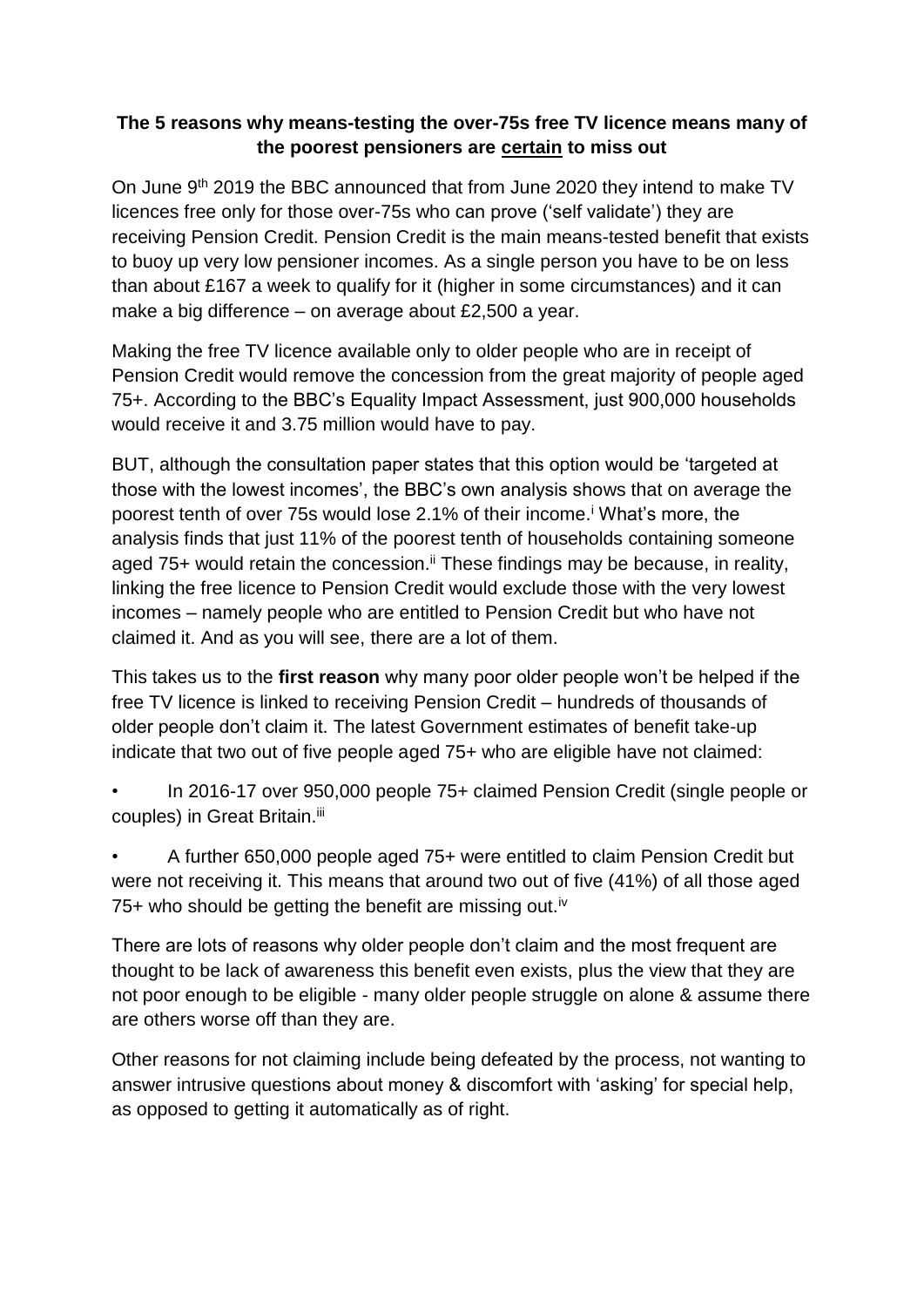**A second major concern** with linking the concession to Pension Credit entitlement is that it creates an unfair position between those who get the benefit, and others whose income is just above the threshold so do not.

Take, for example, a person whose income is 10 pence a week too high to receive Pension Credit. They are £10 a year better off in terms of annual income but, because of this extra additional income, they would lose the TV licence worth more than £150, in addition to other benefits currently linked to Pension Credit such as the £25 cold weather payment given in weeks when the weather is very cold. So overall they are in a worse financial position than someone receiving Pension Credit!

We already hear from older people with modest amounts of private income who miss out on additional support and feel they are penalised for having saved. This situation will be exacerbated if the free TV licence is linked to Pension Credit receipt.

*'Our total pension is just over the pension credit threshold so we don't get any extra help and if means tested we would miss out. ………. Us old ones have paid this tax all our lives and for many this is their only form of entertainment and company. Please don't believe all the hype about pensioners being well off. This may be the case for some but for many we are just getting by.'*

*'My income is a tiny bit above receiving any help, so I pay for everything with a struggle at times. This free TV licence is a welcome help.'*

**Thirdly,** older people may not feel comfortable about sharing personal information, such as being in receipt of a means-tested benefit, with the BBC. After all, this is such a personal thing and the truth is that some will be ashamed, quite unnecessarily, of needing the extra help that Pension Credit bestows.

**Fourthly**, the BBC says that it wants to make the process of 'self-validating' that an older person is on Pension Credit as easy as possible, but still, this could be a particular issue for those living with some loss of cognitive function who may be able to manage their finances day-to-day but find taking on new financial responsibilities difficult. So even if an older person has been on Pension Credit for a long time they may, in practice, struggle to 'self validate'. What's more, we know that some of those in receipt of Pension Credit do not actually know that this is the name of the benefit they get, creating a further barrier to them being able to claim a free TV licence.

**And fifth and finally,** within the last few weeks the Government has made a policy change which means fewer poor pensioners are now eligible for Pension Credit than has been the case for the last few years. From the middle of May this year, if one partner in a couple on a low income is a pensioner but the other is below their own State Pension Age, the couple is eligible only for working age benefits (Universal Credit), not for pensioner benefits (Pension Credit and Housing Benefit). This reversed the position of very longstanding policy that benefit systems are based on the age of the oldest partner, and it means new claimants will be a lot worse off now